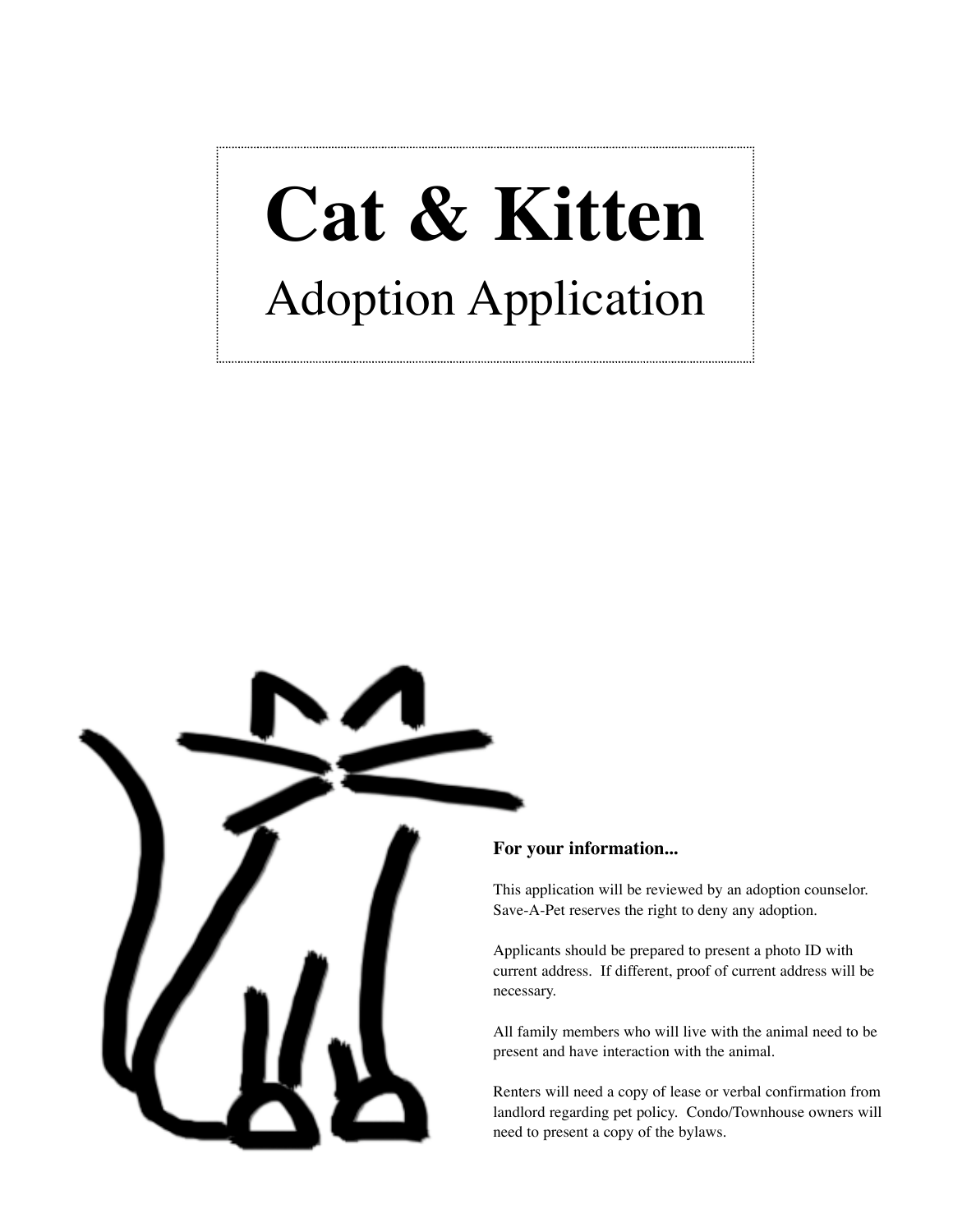

Names of cats you are interested in:

| $(Adult#1)$ Last Name:                                                                       |                                                           | First Name:                                            | Birth Date: |  |
|----------------------------------------------------------------------------------------------|-----------------------------------------------------------|--------------------------------------------------------|-------------|--|
| $(Adult#2)$ Last Name:                                                                       |                                                           | First Name:                                            | Birth Date: |  |
|                                                                                              |                                                           | Home Phone: $(\_\_)$                                   |             |  |
| City:                                                                                        | $State:$ $Zip:$                                           | $(Adult#1)$ Cell Phone: $(\_\_\_\_\_\_\_\_\_\_$        |             |  |
| E-mail:                                                                                      |                                                           | $(Adult#2)$ Cell Phone: $($                            |             |  |
| # of Years at Residence: $\quad$ If at address less than 1 year $\rightarrow$ Prior Address: |                                                           |                                                        |             |  |
| Type of Property: $\Box$ House                                                               |                                                           | Prior City: State:                                     |             |  |
| $\Box$ Townhouse                                                                             |                                                           |                                                        |             |  |
| $\Box$ Apartment                                                                             | Do you $\Box$ Rent $\rightarrow$ Landlord / Complex Name: |                                                        |             |  |
| $\Box$ Condo                                                                                 |                                                           | $\Box$ Own Landlord / Complex Phone: $(\_\_\_\_\_\_\_$ |             |  |
| $\Box$ Mobile Home                                                                           |                                                           | Are you allowed pets? $\Box$ Yes                       |             |  |
| $\Box$ Other:                                                                                |                                                           | $\Box$ No                                              |             |  |
| $(Adult#1)$ Employer:                                                                        |                                                           | Phone: (                                               |             |  |
| $(Adult#2)$ Employer:                                                                        | Position: Position:                                       | Phone: (                                               |             |  |

| # of adults in household:                                           | Relationship(s): |                                                                                             |  |  |  |  |  |
|---------------------------------------------------------------------|------------------|---------------------------------------------------------------------------------------------|--|--|--|--|--|
| # of children in household:                                         | Age(s):          |                                                                                             |  |  |  |  |  |
|                                                                     |                  | Is anyone allergic to animals? $\Box$ Yes $\Box$ No If yes, who and to what type of animal? |  |  |  |  |  |
| If you have to move in the future, what will you do with your pets? |                  |                                                                                             |  |  |  |  |  |
| Who in the household will be the pet's primary caregiver?           |                  |                                                                                             |  |  |  |  |  |
| What are your beliefs regarding spaying/neutering?                  |                  |                                                                                             |  |  |  |  |  |
|                                                                     |                  |                                                                                             |  |  |  |  |  |

## **Pet Ownership**

Please list all dogs and cats you have owned as an adult *(past and present)*

| Name | <b>Breed</b> | Age | Sex -             |        |        |        | Neutered Declawed Deceased Where are they if not in household? |
|------|--------------|-----|-------------------|--------|--------|--------|----------------------------------------------------------------|
|      |              |     | $\mathbf{F}$<br>M | Yes No | Yes No | Yes No |                                                                |
|      |              |     | $\mathbf{F}$<br>M | Yes No | Yes No | Yes No |                                                                |
|      |              |     | $\mathbf{F}$<br>M | Yes No | Yes No | Yes No |                                                                |
|      |              |     | $\mathbf{F}$<br>M | Yes No | Yes No | Yes No |                                                                |
|      |              |     | $\mathbf{F}$<br>M | Yes No | Yes No | Yes No |                                                                |
|      |              |     | $\mathbf{F}$<br>M | Yes No | Yes No | Yes No |                                                                |
|      |              |     | $\mathbf{F}$<br>M | Yes No | Yes No | Yes No |                                                                |

| Who is your Veterinarian?                                                                   |     |                              |  |
|---------------------------------------------------------------------------------------------|-----|------------------------------|--|
| Vet's City: State: Phone: $(\_\_\_\_\_\_$ Phone: $(\_\_\_\_\_\_$                            |     |                              |  |
| When was Current Pet's Last Visit to a Veterinarian? /                                      |     |                              |  |
| Are all your pets up to date on vaccinations? $\square$ Yes                                 |     |                              |  |
|                                                                                             |     | $\Box$ No $\rightarrow$ Why? |  |
| # of Pet's you have had as an Adult:                                                        |     |                              |  |
| Have you adopted from Save-A-Pet in the Past? $\Box$ Yes $\rightarrow$ Where is Animal now? |     |                              |  |
|                                                                                             | ⊟No |                              |  |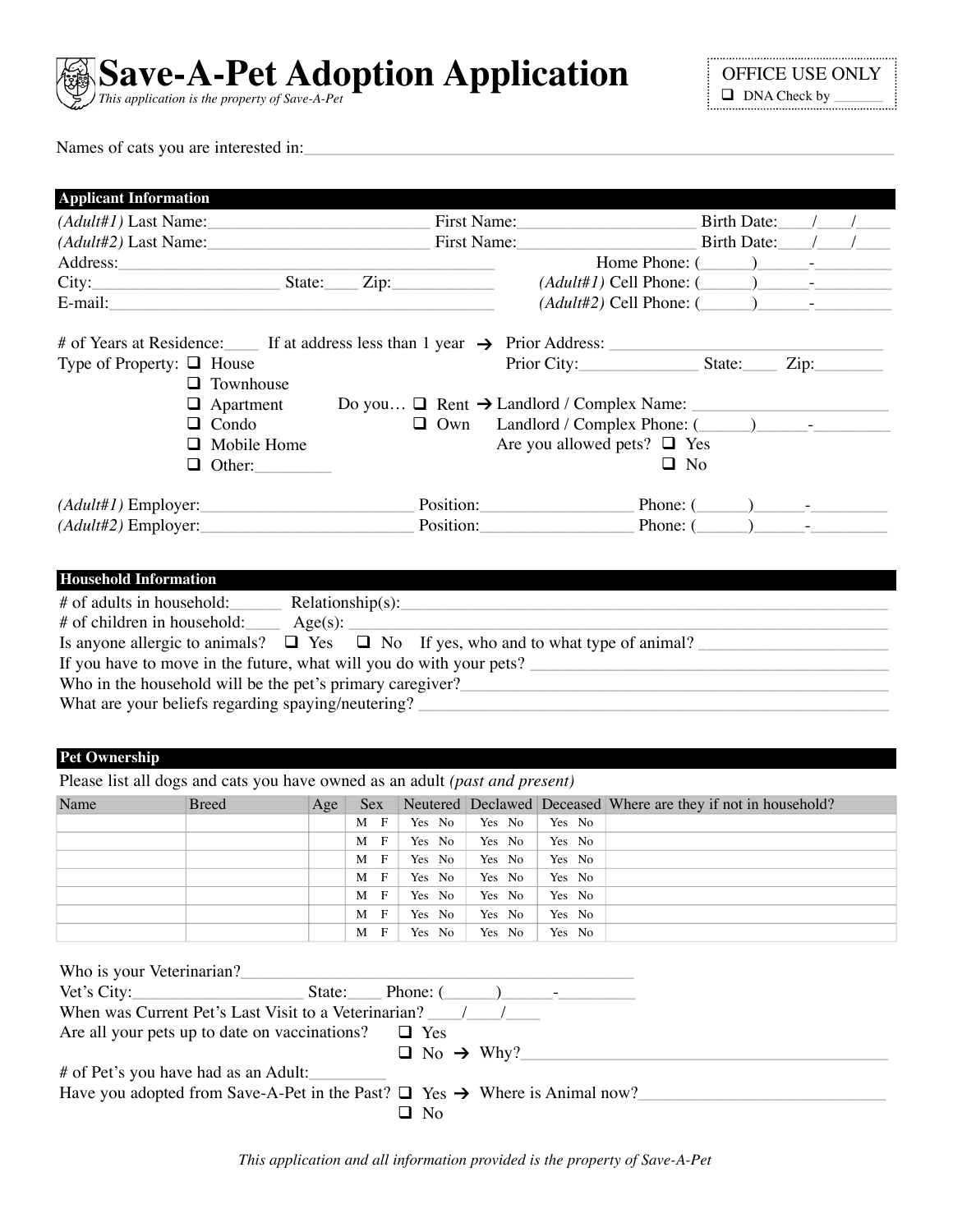Describe your ideal pet / Why do you want to adopt?

| What kind of pet are you looking for?<br>$\Box$ Indoor                    | Where will the cat be when                                                                                                                                                                                                      |
|---------------------------------------------------------------------------|---------------------------------------------------------------------------------------------------------------------------------------------------------------------------------------------------------------------------------|
| $\Box$ Outdoor                                                            | you're home?<br>you're not home?                                                                                                                                                                                                |
| $\Box$ Indoor/Outdoor                                                     |                                                                                                                                                                                                                                 |
|                                                                           | How will you entertain/exercise your cat?                                                                                                                                                                                       |
|                                                                           |                                                                                                                                                                                                                                 |
|                                                                           |                                                                                                                                                                                                                                 |
| Will you declaw your cat? $\Box$ No $\Box$ Yes (2-paw) $\Box$ Yes (4-paw) |                                                                                                                                                                                                                                 |
|                                                                           | How will you introduce your cat to other animals in your household?                                                                                                                                                             |
|                                                                           | How much time are you prepared to allow for your new pet to adjust to your home?                                                                                                                                                |
|                                                                           | Under what circumstances would you not keep or return this cat?<br>The same strategy and the contract of the strategy and the strategy and the strategy and the strategy and the strategy and the strategy and the strategy and |
|                                                                           | How many hours a day will your cat be alone?                                                                                                                                                                                    |
|                                                                           | Are you committed to providing a responsible home for your pet's entire life (could be 18+ years)? $\Box$ Yes<br>$\Box$ No                                                                                                      |
|                                                                           | Have you ever turned an animal in to a shelter? $\Box$ Yes $\Box$ No If Yes, why?                                                                                                                                               |
|                                                                           | Are you prepared to assume the financial responsibilities of providing your dog with adequate food, training, toys,<br>routine and emergency medical care etc. (approx. \$1,000+ per year)? $\Box$ Yes $\Box$ No                |
| How did you learn about Save-A-Pet?                                       | $\Box$ Friend/Family $\Box$ Prior Supporter/Adopter $\Box$ Newspaper $\Box$ Drive by $\Box$ Internet $\Box$ Yellow Pages                                                                                                        |

\_\_\_\_\_\_\_\_\_\_\_\_\_\_\_\_\_\_\_\_\_\_\_\_\_\_\_\_\_\_\_\_\_\_\_\_\_\_\_\_\_\_\_\_\_\_\_\_\_\_\_\_\_\_\_\_\_\_\_\_\_\_\_\_\_\_\_\_\_\_\_\_\_\_\_\_\_\_\_\_\_\_\_\_\_\_\_\_\_\_\_\_\_\_\_\_\_

*By my signature, I certify that the above information is complete and correct and that I am at least 21 years of age. I realize that any misrepresentation of fact may result in my losing the privilege of adopting an animal. I understand that Save-A-Pet has the right to deny my request for adoption. I authorize verification of all statements on this application including but not limited to prior vet medical history. I understand that this application is the property of Save-A-Pet who reserves the right to share this information with other shelters and rescue organizations.*

*Signature Date* .

\_\_\_\_\_\_\_\_\_\_\_\_\_\_\_\_\_\_\_\_\_\_\_\_\_\_\_\_\_\_\_\_\_ \_\_\_\_/\_\_\_\_/\_\_\_\_ .